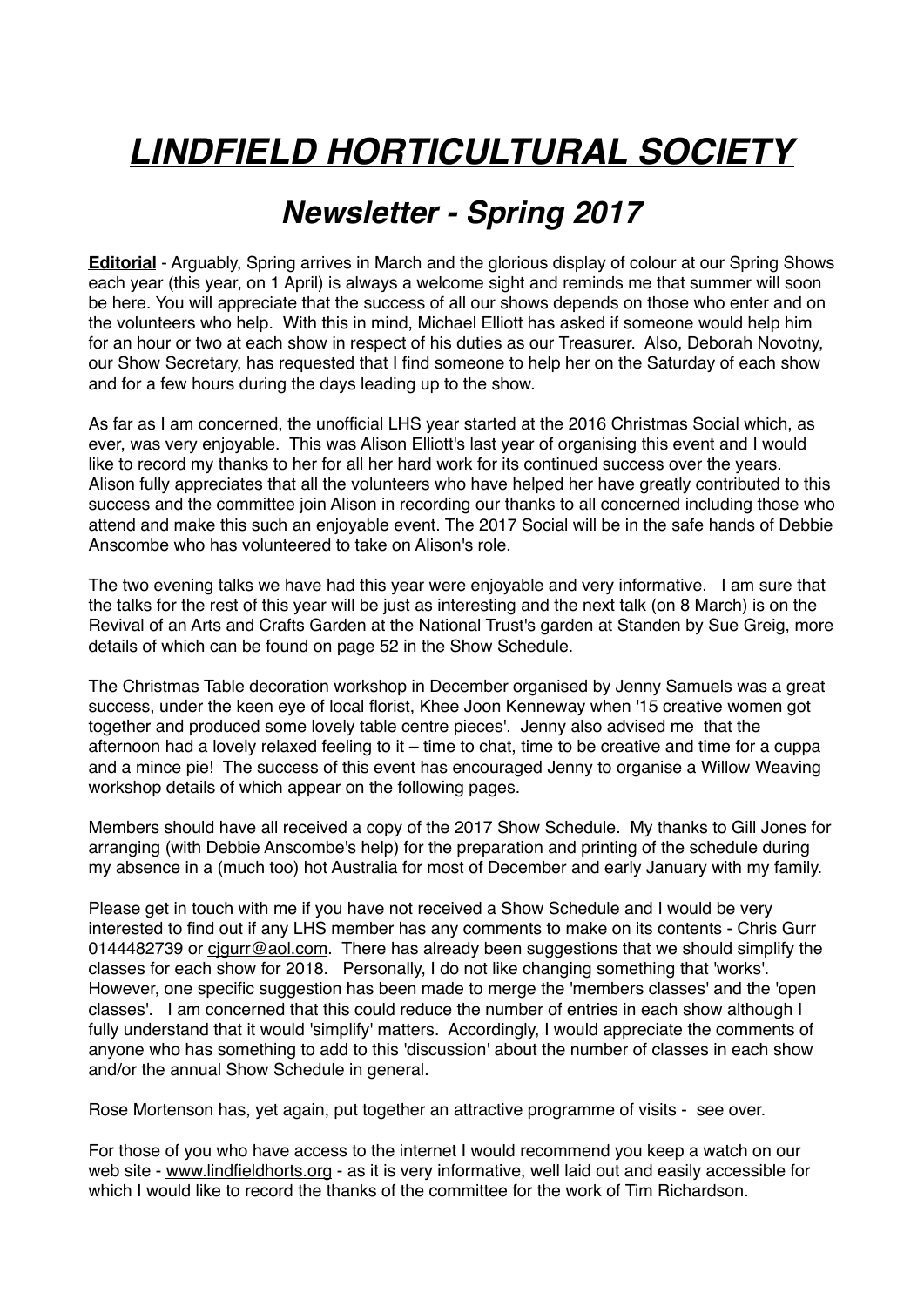#### **Sponsor a Class**

I am appealing to Members to sponsor a Show class in 2017. Putting on a Show is really quite expensive and Members sponsorship makes so much difference to the economics of our Shows. Just one class in one Show would cost £2.00, the same class in all three Shows £6.00 and a specialist class in one Show £5.00 and in all three Show's £15.00. If anyone could help we would be most grateful. You could, just for a bit of fun, sponsor a class and challenge your friends or relations to win it back or you could give it as a present for one of those people who already have everything. Whilst begging can I also ask for the donation of items, that we could use as raffle prizes. Michael Elliott 01444 483039

#### **Vacancies**

As mentioned above, we are looking for volunteers to help Michael Elliott and Deborah Novotny for a few hours each year and also a Show Superintendent for 3 Saturdays a year and the evening before each show. This role could be shared. A Vice Chairman and Publicity Officer are also required as is someone who can be available at each event to help with membership enquiries which role can also be shared. These vacancies are not very onerous or time consuming and I would appreciate hearing from anyone who could help - Chris Gurr 01444482739

#### **Willow Weaving event**

25th April 2017 - Lindfield Scout Hut, Eastern Road, Lindfield, RH16 2LP

Following the success of the Christmas Table decoration making event last year, the Lindfield Horticultural Society are organising a willow weaving workshop. The workshop will be run by Jackie Sweet, an experienced willow weaver, and participants will create a beautiful obelisk, ready to plant up with summer climbers.

As groups need to be kept to no more than 7 participants, we are running two workshops: 10.00 - 13.00 and 14.00 - 17.00. The cost is £45 for LHS members and £50 for non-members to include tuition and all materials plus refreshments. Please contact Jenny Samuels on 01444 616763 or email jennyalxndr@aol.com for more details.

#### **Sundries Centre**

I have just started my first full year of running the Sundries Centre for LHS members in Spring Lane which opened for the first time this year last month and it was good to see that we were kept busy by a steady stream of customers, some of whom I was pleased to meet for the first time. The opening dates are detailed on page 74 of the Show Schedule.

There are a few changes from last year and I anticipate that the items we stock will evolve over the next few months. In the meantime, an up to date price list is attached. I am open to suggestions (Gill Jones - 01444 483040 or [sundries@lindfieldhorts.org.uk](mailto:sundries@lindfieldhorts.org.uk)) - as to what else we could provide and am anxious to provide good quality stock at a competitive price or cannot be purchased elsewhere in our locality. An example of this is the Sinclair compost, which I know is popular among our members as it is of a good quality and appears not to be available for purchase locally.

I appreciate that we need to provide a better service to our members than garden centres although we do not provide tea and cake. Also, all our stock only relates to horticulture unlike garden centres which seem increasingly to stock items which have nothing to do with gardening. What I propose to offer which garden centres seem less able to provide, is enjoyable chats with all our customers about their gardens/allotments and providing/exchanging knowledge of horticulture in general. I also plan to make some of the smaller items of stock available at our society's coffee mornings and its three flower and produce shows each year.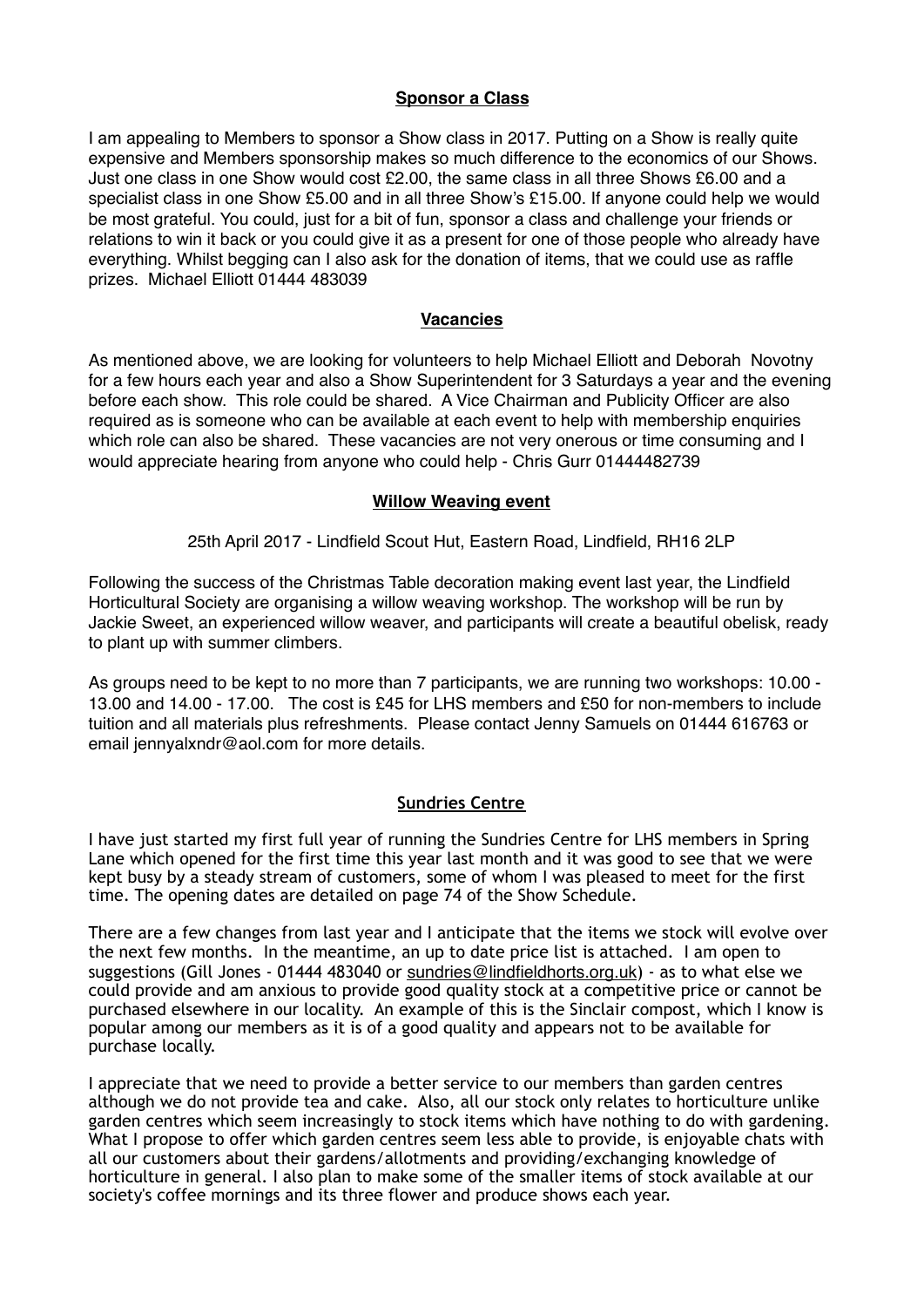# **Outings 2017**

We have 4 coach outings and 1 local visit planned for this year. Because of the popularity of the outings, only members of the Society may purchase tickets in the first instance. If spaces are available at a later date these will be open to guests and non-members. Application Forms and procedure are available at the end of the newsletter. Do please contact me if you have any queries and I will be happy to help. Rose Mortenson 483229

#### **Thursday 4th May – Pashley Manor and King John's Nursery and Garden**

Pashley Manor has a beautiful 11 acre garden with the added bonus of many sculptures and an Art exhibition. We will be visiting during the Tulip Festival when hopefully 30,000 tulips will be in full bloom and the bluebells and wisteria will be at their best. There are historic walled gardens, kitchen gardens and woodland to explore. A café serving homemade lunches and cakes, a gift shop and plant sales are all available.

After lunch we will move on to the nearby King John's Nursery and Garden. This is an 8 acre garden with both formal and wild areas. Most of the plants sold in the nursery are propagated and grown on site. They specialise in unusual varieties and hard to find herbaceous plants but also have bulbs some shrubs and seasonal bedding. There is a café and shop in addition to the nursery and good disabled access.

Fee - £28.50 including coach travel, driver's tip and entrance fee to both sites.

#### **Thursday 22nd June – Hole Park Gardens and Merriments**

Hole Park Garden won the Kent Garden of the Year award in 2016. It is a privately owned estate covering 200 acres with a garden of 16 acres. It is particularly renowned for its formal gardens with immaculate lawns, specimen trees and extensive topiary, however there are also a walled garden, pond, meadow and woodland areas to explore. Disabled access is good and there is a picnic area, gift shop and plant stall.

I have booked us tea/coffee and cake on arrival.

At 1.30 we will move on to Merriments Garden. This garden is only small, 4 acres, but really beautiful. There is lovely planting, a walled garden, bog garden, 2 ponds and a silver birch glade. It is one of those gardens that always inspires you to try something new in your own garden. There is also a large nursery and shop.

Both venues have tea rooms and you could chose to have lunch in either site though you are welcome to bring your own picnic. Both also have good disabled access and wheelchairs.

For this trip fees include coach travel, driver's tip, entrance fees at both sites but also morning tea/ coffee and homemade cake on arrival at Hole Park.

Fees £29.75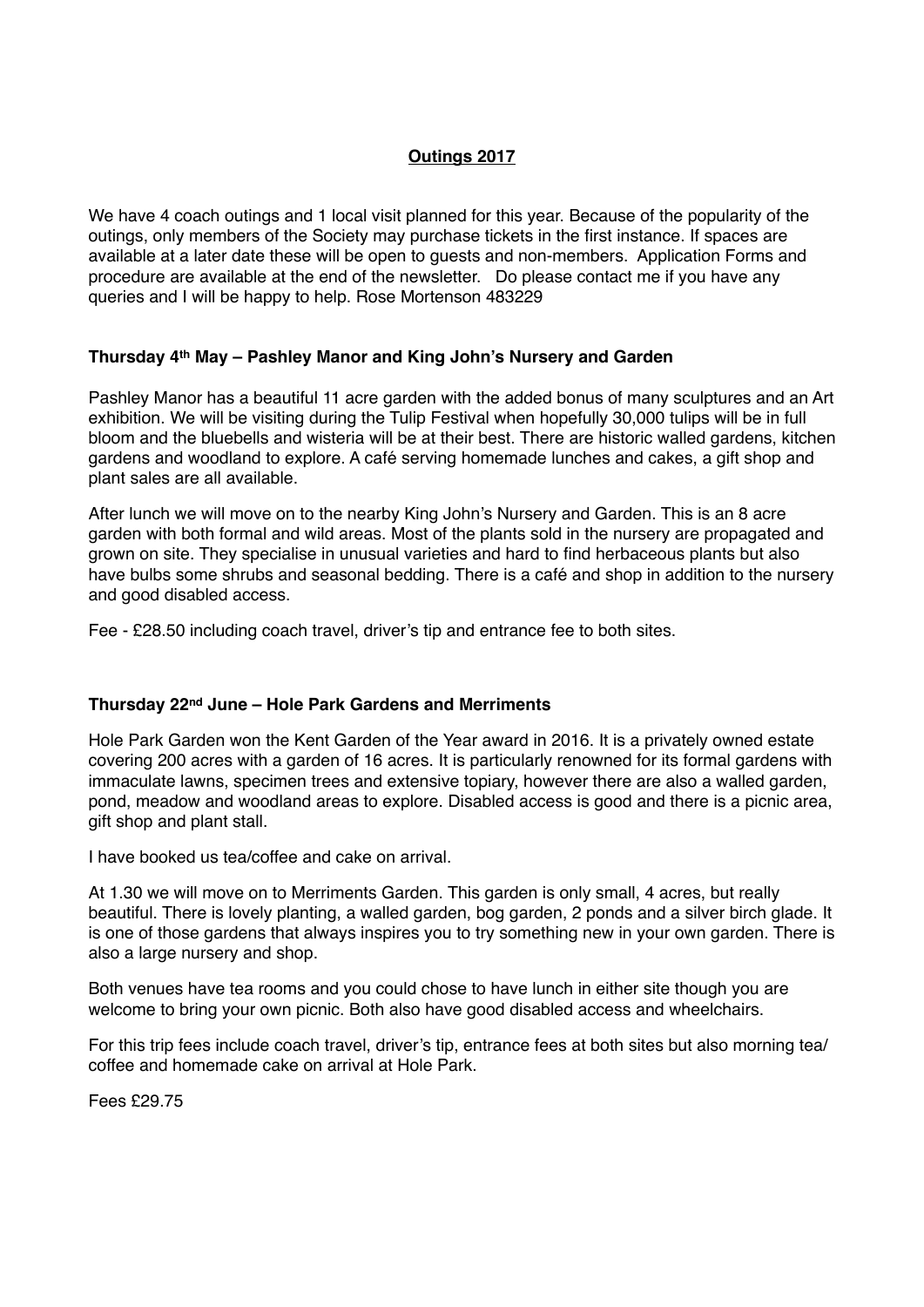#### **Tuesday 18th July – Emmetts Garden and Hever Castle**

We will start the day with a visit to Emmetts Garden, a National Trust property near Sevenoaks. This is a hillside garden with some steep areas but there is a buggy to take those who prefer not to tackle the climb, from the car park to the beautiful Rose Garden and to the café. There are some lovely woodland walks, some gentle, some more challenging and really wonderful views. There is also a rock garden and wild flower meadow.

We will move on in time for lunch, to Hever Castle famously the home of Anne Boleyn. We will have access to the castle and the wonderful 125 acre gardens. Neil Miller, the Head Gardener, is coming to talk to us in May so hopefully we will have an idea of what there is to see and what we don't want to miss. I know there is a fantastic rose garden, a topiary chess set, a lovely lake with grottos, cascades and fountains, an Italian and a Tudor garden and then there is the Castle…

Fee includes coach travel, driver's tip, entrance fees where necessary to both venues:

Standard Fee £31.50 NT members £24.75

#### **Saturday 12th August – Summer Show at Great Comp Gardens**

Great Comp in Sevenoaks is a lovely garden to explore with many unusual plants, follies and woodland pathways. A few of us went last year and it was absolutely beautiful and the café was excellent so I want to give more people a chance to see it. This year they are hosting a Summer Show with specialist nurseries, gardenware suppliers and some artists and crafts people. Add to that Pimms on the lawn and a jazz ensemble it sounds like a lovely summer outing.

Please note that as this is a special event, RHS members cannot get free entry.

Fee for the trip includes coach travel, driver's tip and entrance fee.

Fee - £24.00

#### **Thursday 26th October – Autumn Colour at High Beeches Woodland and Water Garden**

This will be a self drive / shared lifts outing. High Beeches have agreed to open early at 11am just for us so we can have the place to ourselves until they open to the public at 1.00. Many of you will know this garden but this is an opportunity for a lovely walk through what we hope will be spectacular Autumn colours. The Café will be open for tea/coffee, cake and light lunches.

Entrance Fee £7.00